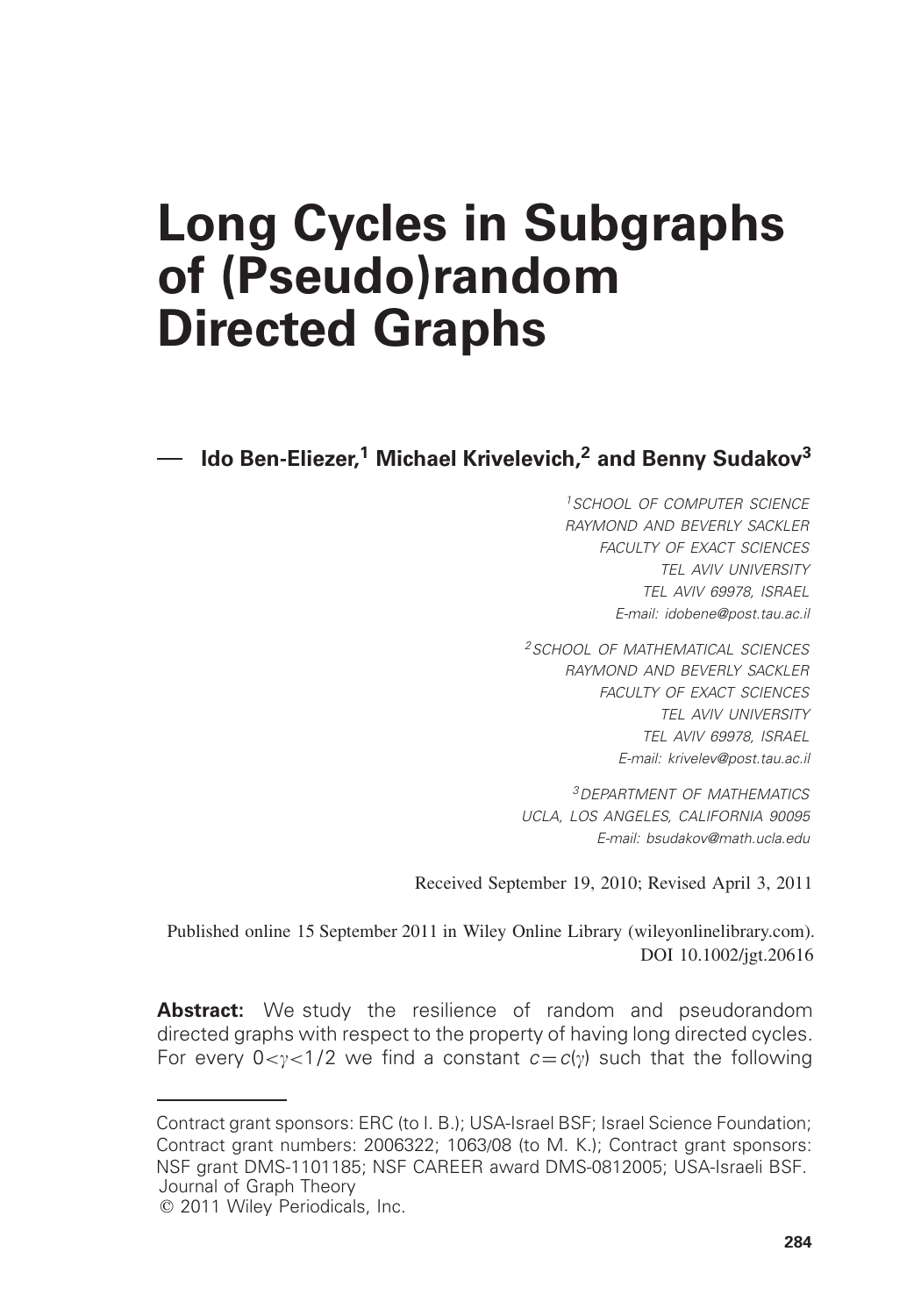holds. Let  $G=(V,E)$  be a (pseudo)random directed graph on *n* vertices and with at least a linear number of edges, and let  $G'$  be a subgraph of  $G$ with  $(1/2+\gamma)|E|$  edges. Then G' contains a directed cycle of length at least  $(c - o(1))n$ . Moreover, there is a subgraph G" of G with  $(1/2 + \gamma - o(1))|E|$ edges that does not contain a cycle of length at least cn.<sup>®</sup> 2011 Wiley Periodicals, Inc. J Graph Theory 70: 284-296, 2012

Keywords: *resilience; pseudorandom digraphs; long cycles*

#### **1. INTRODUCTION**

Given a property  $P$ , a typical problem in extremal graph theory can be stated as follows. Given a number of vertices *n*, what is the minimal (or maximal) number  $f<sub>P</sub>(n)$  such that any graph on *n* vertices with  $f(n)$  edges possesses  $P$ ? Many examples of such problems and results can be found, e.g. in [8].

Usually, the property P we consider in extremal problems is either *monotone increasing* or *monotone decreasing*. A property P is monotone increasing (respectively, decreasing) if it is preserved under edge addition (respectively, deletion).

The *resilience* of a graph *G* with respect to a property  $P$  measures how *far* the graph is from any graph  $H$  that does not have  $\mathcal P$ . In particular, the study of resilience usually focuses on monotone properties, and the following two types of problems are studied.

*Global Resilience*. Given a monotone increasing property P, the global resilience of *G* with respect to  $\mathcal P$  is the maximal integer *R* such that for every subset  $E_0 \subseteq E(G)$ of  $|E_0|=R$  edges, the graph  $G-E_0$  still possesses  $P$ . For the case of a monotone decreasing property  $P$ , the global resilience of G with respect to  $P$  is defined as the maximum number *R* such that the addition of any subset of *R* edges to *G* still results in a graph  $G' \in \mathcal{P}$ .

One can also define the notion of *local resilience* of a graph with respect to, say, a monotone increasing property  $P$  as the maximum number  $r$  such that for any subgraph *H*⊆*G* of maximum degree *r*, the graph  $G$ −*H* is still in  $P$ . Since in this article we will be concerned with properties related to global resilience, we will not dwell on the notion of local resilience anymore.

To the best of our knowledge, Sudakov and Vu were the first [18] to define the notion of global resilience explicitly and quantitatively and to put it forward as a subject of independent study (it is closely related though to the well-studied notion of fault tolerance, see, e.g. [1]). However, in a sense many well-known theorems in extremal graph theory can be stated using this terminology. For example, given a fixed graph *H*, the Turán number of  $H$ , denoted by  $ex(H, n)$ , is the minimum number  $m$  such that any graph on *n* vertices with *m* edges contains a copy of *H*. Clearly, the study of Turán numbers is equivalent to the study of the global resilience of the complete graph *Kn* with respect to the property of having a copy of *H*.

Woodall [20] gave tight bounds for the number of edges in an undirected graph that guarantees the existence of a cycle of length at least  $\ell$ . In our terminology, he gave tight bounds on the global resilience of  $K_n$  with respect to the property of having a cycle of length at least  $\ell$ . We will discuss Woodall's result later and will also use his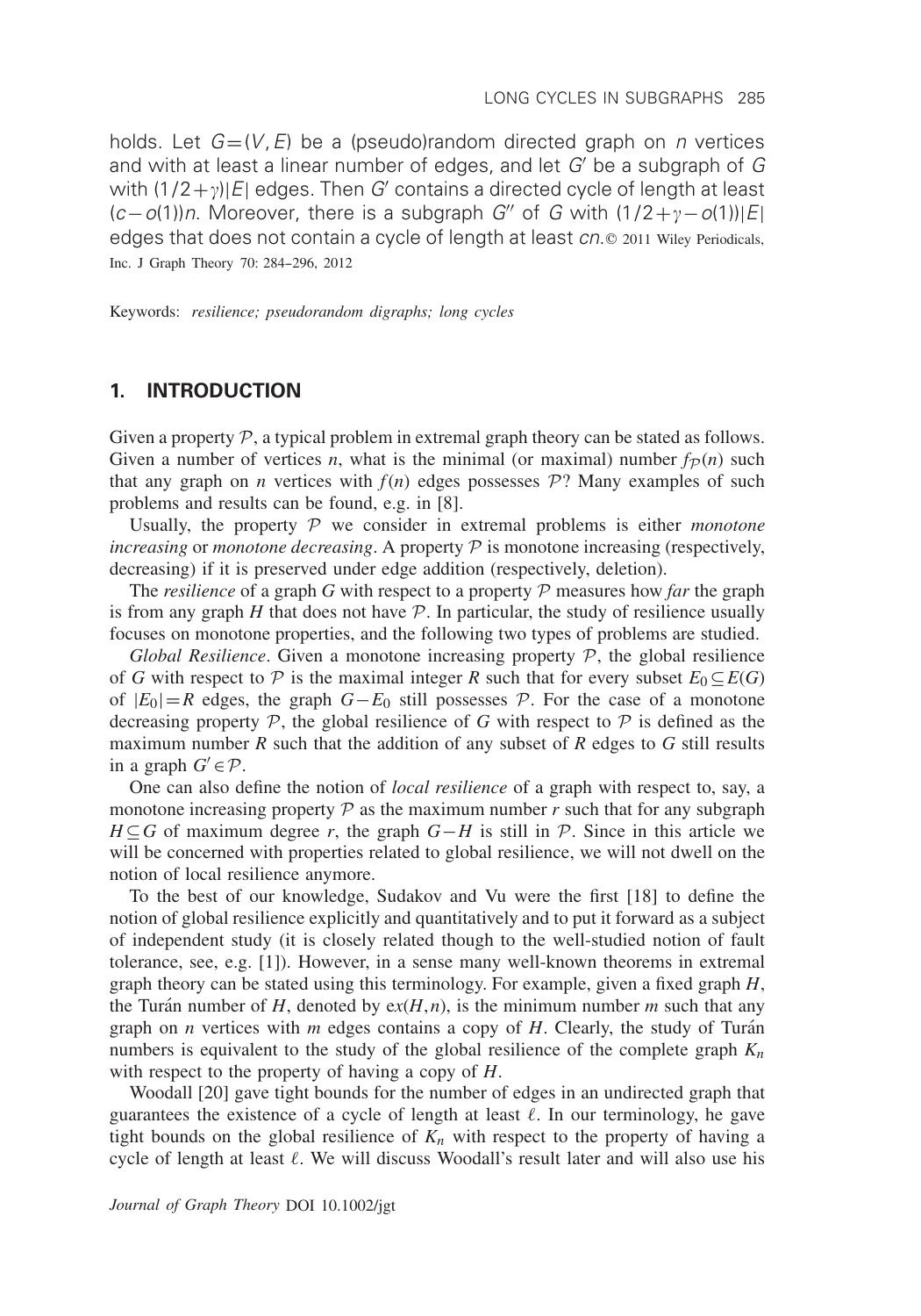result in our work. Lewin [17] studied the analogous problem for directed graphs, and he gave tight bounds on the number of edges required for having a directed cycle of length at least  $\ell$ . Many extremal results regarding the existence of cycles in directed graphs can be found, e.g. in [7].

Recently, there has been a series of works studying the resilience of graphs with respect to different properties. Dellamonica et al. [11] studied the local and global resilience of long cycles in pseudorandom undirected graphs. Krivelevich et al. [16] studied the resilience with respect to pancyclicity (having a cycle of every possible length). Ben-Shimon et al. [6] studied the resilience of several graph properties in random regular graphs. Alon and Sudakov [2] studied the resilience of the chromatic number in random graphs. Böttcher et al. [9] studied the local resilience of  $G(n, p)$ with respect to the property of having an almost spanning bounded degree bipartite graph with sublinear bandwidth. Later, answering a question from [9], Huang et al. [14] addressed the resilience with respect to having a spanning subgraph *H*. Balogh et al. [4] studied the resilience of random and pseudorandom graphs with respect to containing a copy of a given nearly spanning tree of bounded maximum degree.

Here, we study the resilience of pseudorandom (and hence, of random) directed graphs with respect to the property of having a long directed cycle (namely, a simple directed cycle that covers a constant fraction of the vertices). We prove asymptotically tight bounds, and thus provide the asymptotic value of the resilience of every graph with respect to this property, assuming it has some predefined pseudorandomness property. Our proof uses a variant of the celebrated Szemerédi's regularity lemma for sparse directed graphs, and a short and simple technique for finding a long directed path in pseudorandom directed graphs. Using these techniques we can reduce our problem to the case of undirected graphs, where by applying techniques of [11] we can give tight bounds.

#### **A. The Models**

We consider here directed graphs on *n* vertices, where antiparallel edges are allowed. We say that a graph  $D=(V,E)$  has density p if  $|E|=pn^2$ .

Let  $D(n, p)$  be the following probability distribution on the set of *n*-vertex directed graphs. Every graph in the support of  $D(n, p)$  contains *n* vertices, and for every two distinct vertices  $x, y$ , there is an edge from  $x$  to  $y$  with probability  $p$ , and independently there is an edge from  $y$  to  $x$  with probability  $p$ . Clearly, the expected number of edges is  $2p\binom{n}{2}$  $\binom{n}{2}$ .

Once we define our random digraph model, it is usually desirable to define a pseudorandom analog. That is, we would like to define a property such that graphs with this property have many of the "nice" properties of random graphs. Roughly speaking, we say that a directed graph is pseudorandom if the number of edges between every two large enough sets is close to the expected number of edges in a random directed graph with the same density. More formally, we say that a directed graph  $G$  is  $(p, r)$ *pseudorandom* if it has edge density *p* and for every two disjoint sets  $A, B \subseteq V(G)$ ,  $|A|=|B|$ , the number of edges from *A* to *B*, denoted by  $e_G(A, B)$ , satisfies

$$
|e_G(A,B)-p|A||B|| \le r|A|\sqrt{pn}.
$$

This is (up to normalization) a directed variant of the well-known notion of *jumbled graphs* that was introduced by Thomason [19]. In his celebrated work, Thomason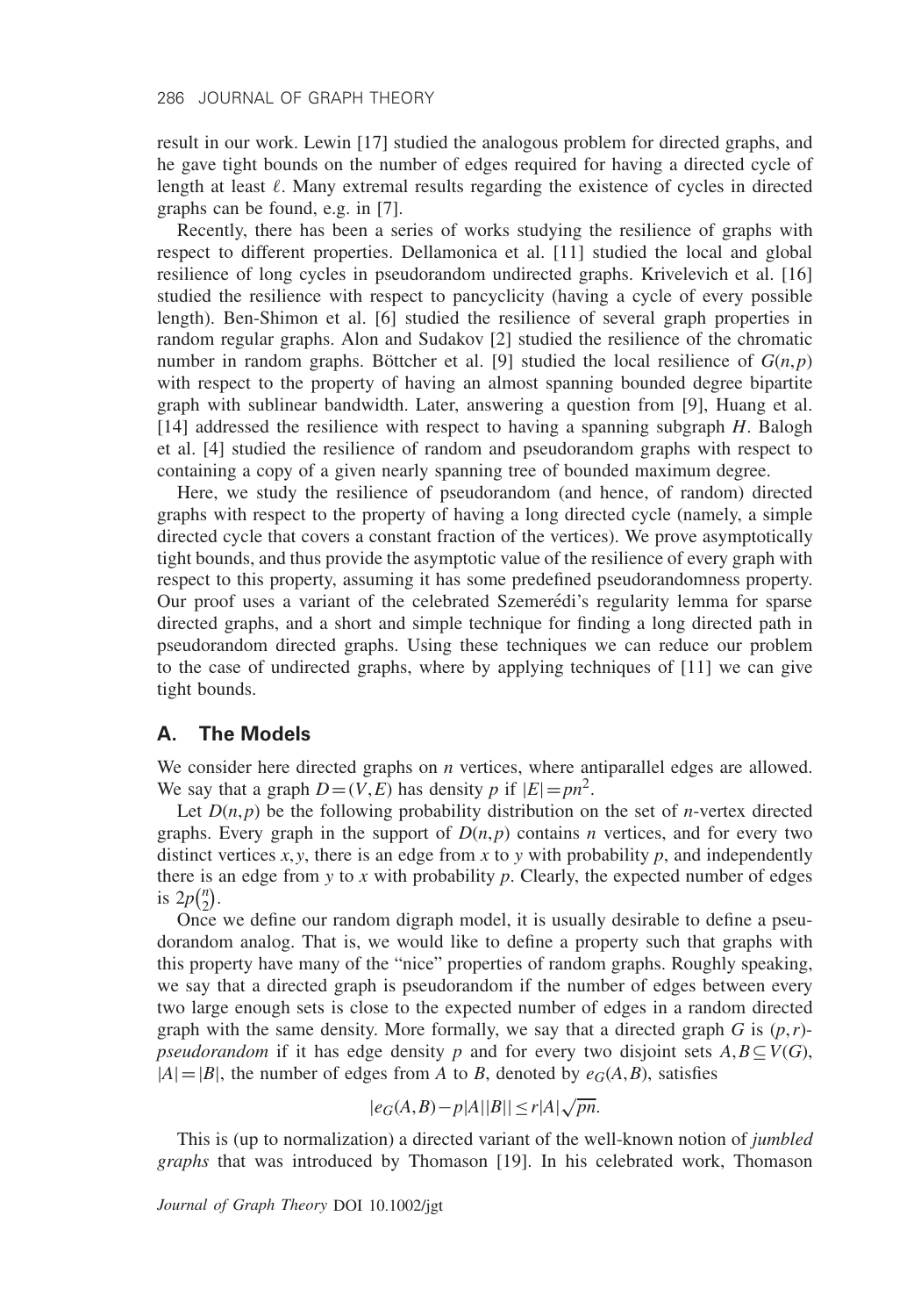essentially proved that a graph distributed as  $G(n,p)$  is  $(p, O(1))$ -pseudorandom with high probability.<sup>1</sup> On the other hand, there is no infinite sequence of  $(p, o(1))$ pseudorandom graphs.

The following lemma can be easily verified by combining a Chernoff-type bound with the union bound.

**Lemma 1.1.** For every constant  $c>0$  there is a constant  $C>0$  such that for  $p>C/n$ , *a random directed graph G*∈*D*(*n*,*p*) is (*p*, *c*)-*pseudorandom with high probability*.

Our results in this work will hold for every  $(p, r)$ -pseudorandom graph with  $p \geq C/n$ for some sufficiently large constant *C*, and every  $r \leq \mu \sqrt{pn}$  for some small constant  $\mu$  > 0 that does not depend on *C*. By Lemma 1.1, a random directed graph distributed according to  $D(n, p)$  with  $p > C/n$  has this property with high probability.

We show here that the directed case is both similar and different from the undirected case. In fact, since we reduce here the directed case to the global resilience problem of the undirected case, we can use ideas from Dellamonica et al. [11] in order to get our bounds on the resilience for directed graphs. On the other hand, many of the techniques that were used for the undirected case cannot be applied in the directed case. Also, the range of parameters relevant to us is rather different, since in particular the result of Dellamonica et al. [11] shows that the removal of any 0.99-fraction of the edges of a (pseudo)random undirected graph still leaves a cycle of linear size. For the directed case it is easy to see that one can always remove half of the edges of any directed graph and get an acyclic directed graph, and hence a graph with no cycles at all.

# **B. Our Results**

Woodall [20] studied the minimal number of edges that guarantees the existence of a long cycle. In our terminology, he studied the global resilience of the complete graph  $K_n$  with respect to the property of having a cycle of length at least  $\ell$ . He proved the following.

**Theorem 1** (Woodall [20]). Let  $3 \leq \ell \leq n$ . Every graph G on n vertices satisfying

$$
e(G) \ge \left\lceil \frac{n-1}{\ell-2} \right\rceil \cdot \binom{\ell-1}{2} + \binom{r+1}{2} + 1,
$$

*where*  $r = (n-1) \text{mod}(\ell-2)$ , *has a cycle of length at least*  $\ell$ .

It is easy to verify that Woodall's bound is best possible. Indeed, take a graph formed by  $\lceil (n-1)/(\ell-2) \rceil$  disjoint cliques of size  $\ell-2$ , a single smaller clique of size *r* and a vertex that is connected to every other vertex in the graph. Clearly, the length of a longest cycle in this graph is at most  $\ell - 1$ .

The work of Dellamonica et al. [11] can be viewed as a generalization of Woodall's work from the case of  $K_n$  to the case of general pseudorandom graphs. In order to cite their result and also for future reference in our paper the following function is defined.

<sup>&</sup>lt;sup>1</sup>Here, a sequence of events  $A_n$ ,  $n \geq 1$  is said to occur with high probability if  $\lim_{n\to\infty}$  Pr[ $A_n$ ] = 1.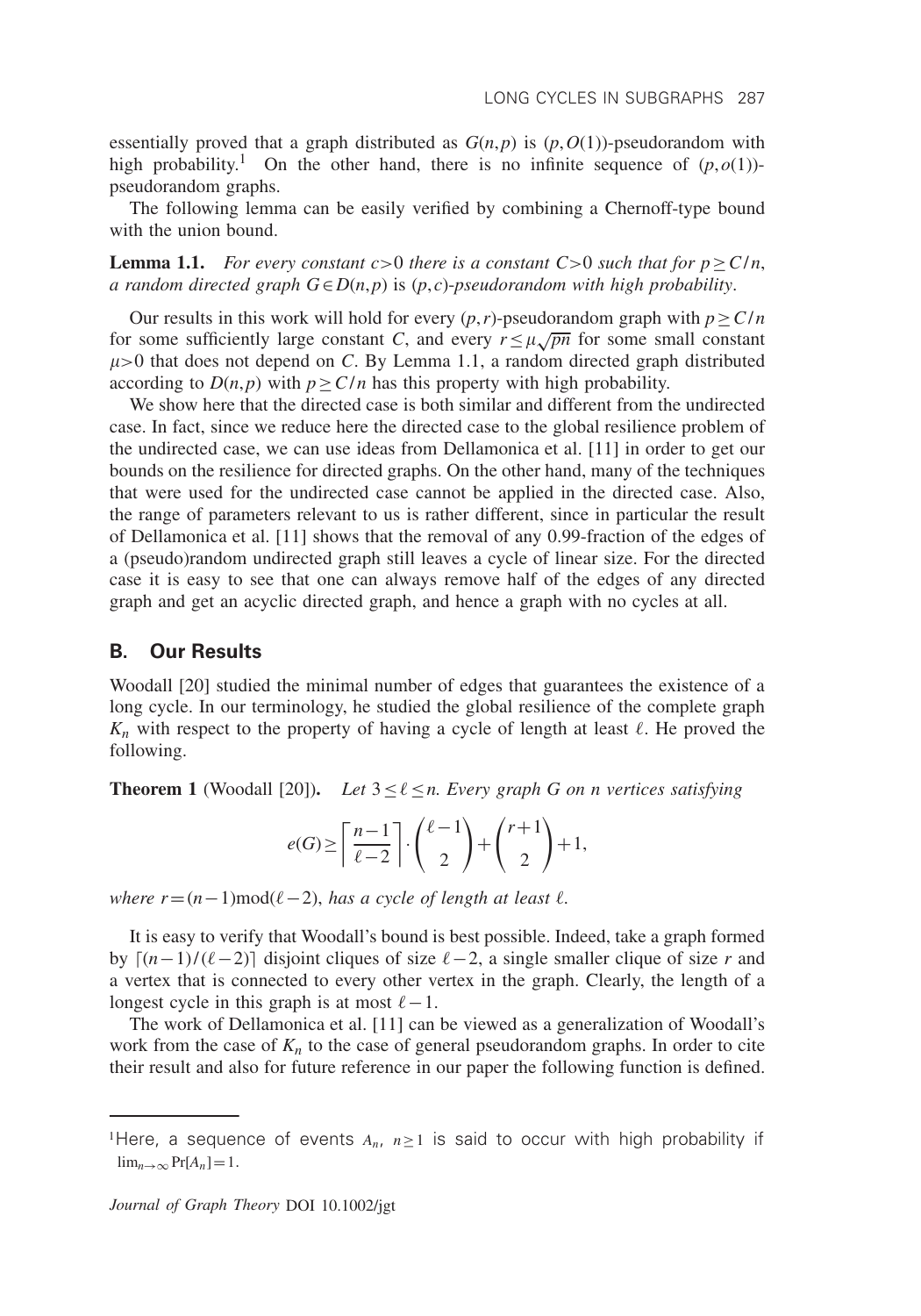288 JOURNAL OF GRAPH THEORY

**Definition 2.** For a given  $0 < \alpha < 1$ , define

$$
w(\alpha) = 1 - (1 - \alpha) \lfloor (1 - \alpha)^{-1} \rfloor.
$$

It is easy to verify that we have  $w(0)=0$  and  $\lim_{x \nearrow 1} w(x)=0$ . The following asymptotic version of Woodall's result is proved in [11].

**Theorem 3** (Dellamonica et al. [11]). *Let*  $\alpha > 0$ *. For every*  $\beta > 0$  *there is n<sub>0</sub> such that for every graph G on n*>*n*<sup>0</sup> *vertices satisfying*

$$
|E(G)| \geq {n \choose 2} \cdot (1 - (1 - w(\alpha))(\alpha + w(\alpha)) + \beta)
$$

*has a cycle of length at least*  $(1 - \alpha) \cdot n$ .

Observe that we can partition a vertex set of size *n* into  $k = [1/(1-\alpha)]$  sets, each of size  $(1-\alpha)n$ , and a remaining set of size  $(w(\alpha)n)$ , as  $1-w(\alpha)=k(1-\alpha)$ .

Dellamonica et al. proved in [11] that Theorem 3 can be extended to (sparse) pseudorandom graphs; more specifically, they proved that any subgraph  $G' = (V, E')$ of a  $(p, r)$ -pseudorandom graph  $G = (V, E)$  (where  $p \gg n^{-1}$ , and *r* is fixed) with  $|E'| \ge$  $(1-(1-w(\alpha))(\alpha+w(\alpha))+o(1))|E|$  edges has a cycle of length at least  $(1-\alpha)\cdot|V|$ . Here, we provide tight bounds on the resilience of pseudorandom directed graphs with respect to the property of having a long directed cycle.

Our main theorem is a directed version of their result.

**Theorem 4.**  $\langle \frac{1}{2}$  *and let*  $G = (V, E)$  *be a*  $(p, r)$ *-pseudorandom directed graph on n vertices, where*  $r \leq \mu \sqrt{np}$  and  $\mu(\gamma) > 0$  *is a sufficiently small constant that depends only on*  $\gamma$  and *n* is sufficiently large. Let G' be a subgraph of G with at least  $(\frac{1}{2} + \gamma)|E|$ *edges. Then G' contains a directed cycle of length at least*  $(1 - \alpha - o(1)) \cdot n$ , *where*  $\alpha$ *satisfies*

$$
2\gamma = 1 - (1 - w(\alpha))(\alpha + w(\alpha)).
$$

Observe crucially that every directed graph  $G=(V,E)$  contains an acyclic subgraph *G*<sup> $\prime$ </sup> with at least  $|E|/2$  edges. Indeed, fix a permutation  $\sigma: V \rightarrow V$ , and let  $G_1$  be the subgraph with all edges *xy* such that  $\sigma(x) > \sigma(y)$ , and  $G_2$  be the subgraph with all edges *xy* such that  $\sigma(x) < \sigma(y)$ . Then both  $G_1$  and  $G_2$  are acyclic, and at least one of them contains at least half of the edges of *G*.

Theorem 4 yields the following two immediate corollaries.

**Corollary 5.** For every  $\gamma > 0$  there is a constant  $c_1(\gamma) > 0$  such that the following holds. *Let G be a (p,r)-pseudorandom graph on n vertices,*  $r \leq \mu \sqrt{np}$ *, where*  $\mu(\gamma) > 0$  *is some* sufficiently small constant that depends only on  $\gamma$  and n is sufficiently large. Let  $G'$  be *a subgraph of G with at least*  $(1/2+\gamma) |E(G)|$  *edges. Then G' contains a directed cycle of length at least c*1*n.*

In other words, the above corollary guarantees that the deletion of less than half of the edges of a pseudorandom digraph leaves a cycle of linear length.

**Corollary 6.** *There exists a function*  $c_2(\varepsilon)$  *with*  $\lim_{\varepsilon \to 0} c_2(\varepsilon) = 0$  *such that the following holds. Let G be a* (*p*,*r*)*-pseudorandom graph on n vertices*, *r*≤ √*np*, *where*  $\mu(\gamma)$ >0 is some sufficiently small constant that depends only on  $\gamma$  and n is sufficiently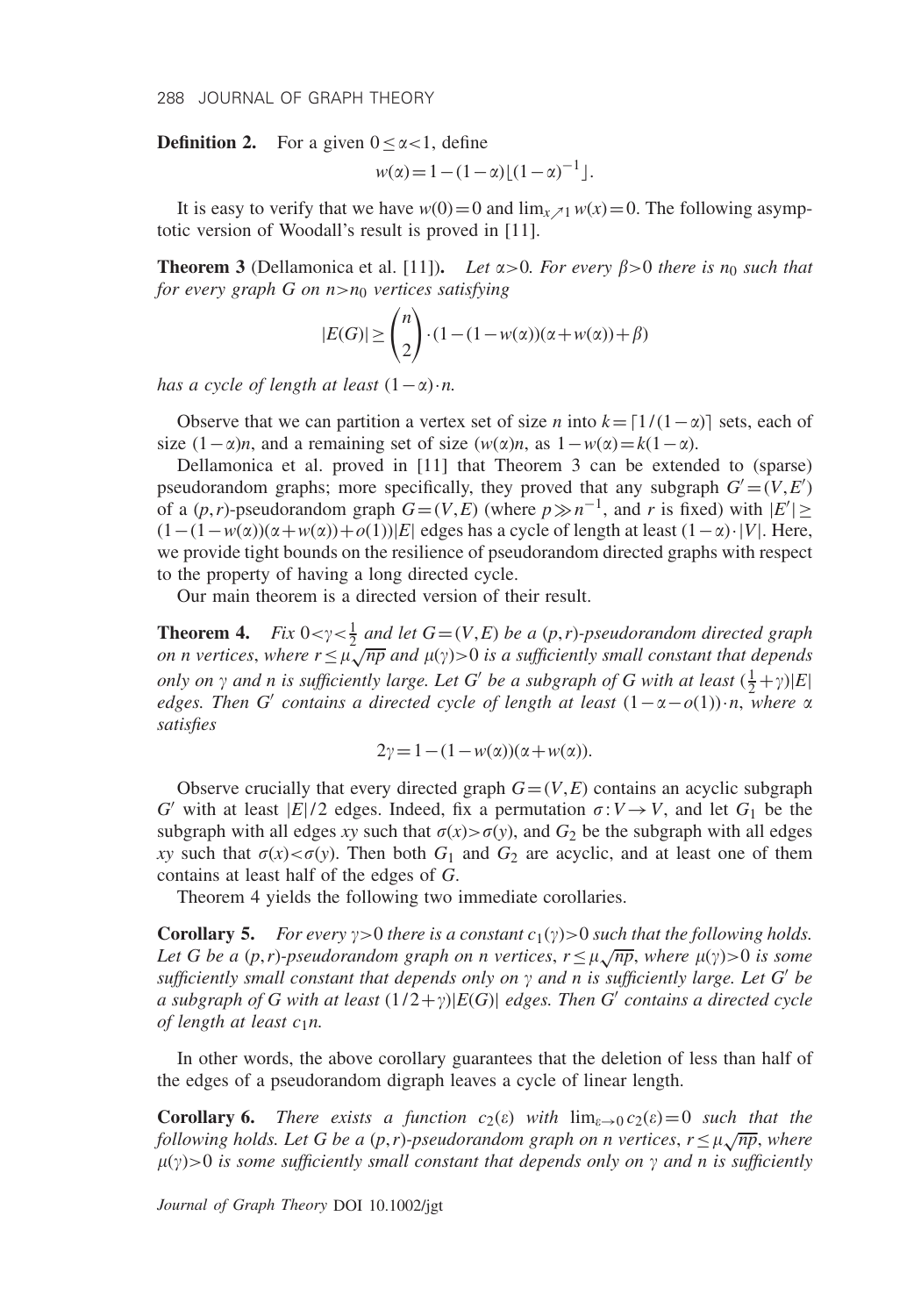*large. Let G' be a subgraph of G with at least*  $(1 - \varepsilon) |E(G)|$  *edges. Then G' contains a directed cycle of length at least*  $(1-c_2)$ ·*n.* 

Here, we prove that deleting a sufficiently small fraction of the edges of a pseudorandom digraph leaves a cycle of length close to *n*.

Finally, we prove the following matching lower bound.

**Proposition 7.** *Fix*  $0 < \gamma < \frac{1}{2}$  *and let G be a (p,r)*-pseudorandom directed graph on n *vertices, where r*= $O(\sqrt{np})$  *and pn* $\rightarrow \infty$ *. There is a subgraph G' with* ( $\frac{1}{2} + \gamma$ )|*E*| *edges that does not contain any directed cycle of length at least*  $(1−\alpha+o(1))\cdot n$ , *where*  $\alpha$  *satisfies* 

$$
2\gamma = 1 - (1 - w(\alpha))(\alpha + w(\alpha)).
$$

*Our Tools*. One of the main tools we use in this work is a sparse directed variant of Szemerédi's regularity lemma (Lemma 2.1) that was stated in  $[12]$ . This allows us to partition our graph into a constant number of regular pairs, and essentially to reduce the problem to finding almost spanning paths in regular pairs.

To this end, we use a simple yet powerful lemma that finds almost spanning paths in expanding graphs (Lemma 2.3). In our case, a regular pair is a bipartite expander in both directions. The approach is based on ideas from [10, 3, 5].

The rest of the paper is organized as follows. In Section 2, we state the sparse directed regularity lemma, and prove that regular pairs have an almost spanning directed path. In Section 3, we reduce the resilience problem in directed graphs to undirected graphs, and then apply ideas from [11] and prove Theorem 4. In Section 4, we prove Proposition 7 and show that our results are essentially tight.

Throughout the paper we assume that the order of *G*, denoted by *n*, is large enough. We do not try to optimize constants and omit floor and ceiling signs whenever these are not crucial.

# **2. THE REGULARITY LEMMA FOR SPARSE DIRECTED GRAPHS AND LONG PATHS IN REGULAR PAIRS**

#### **A. The Regularity Lemma**

In this section we follow [12] and state a regularity lemma for sparse directed graphs. We first provide some notations.

Given a directed graph  $G=(V,E)$ , for any pair of disjoint sets of vertices U, W, we let  $E_G(U, W)$  be the set of edges directed from *U* to *W*, and let  $e_G(U, W) = |E_G(U, W)|$ . We say that *G* is  $(\delta, D, p)$ -*bounded* if for any two disjoint sets *U*, *W* such that  $|U|, |W| \ge \delta |V|$ we have

$$
e_G(U, W) \le Dp|U||W|.
$$

The *edge density* from a set *U* to a set *W* is defined by  $e_G(U, W)/|U||W|$ . We say that two sets  $U$  and  $W$  span a bipartite directed graph of  $bi$ -density  $p$  if it has edge density at least *p* in both directions. Also define the *directed p-density* from *U* to *W* by

$$
d_{G,p}(U,W) = \frac{e_G(U,W)}{p|U||W|}.
$$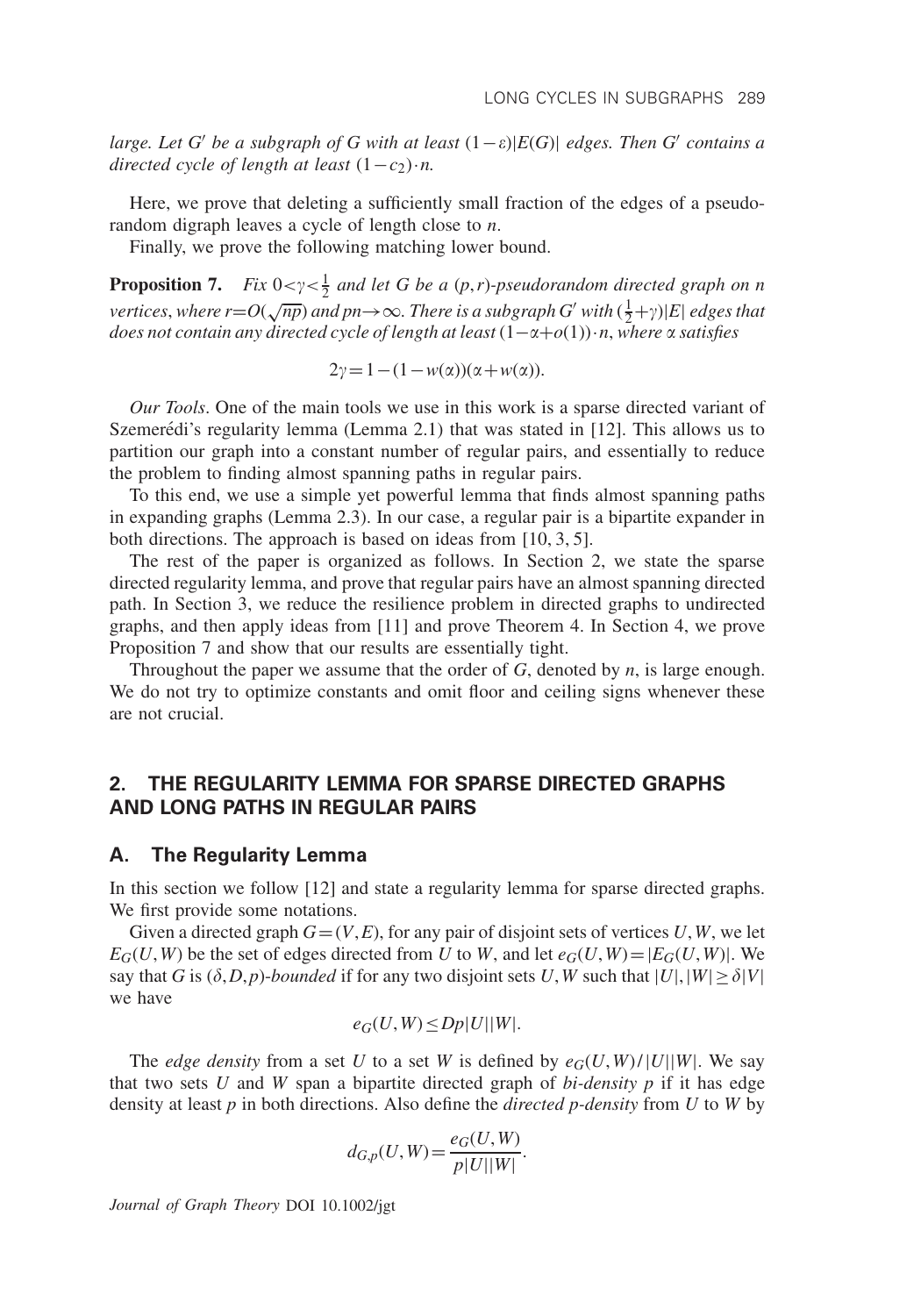We omit the index graph *G* and write  $d_p(U, W)$  whenever the base graph is clear from the context.

For  $0 < \delta \le 1$ , a pair  $(U, W)$  is  $(\delta, p)$ -*regular* in a digraph *G* if for every  $U' \subseteq U$  and  $W' \subseteq W$  such that  $|U'| \ge \delta |U|$  and  $|W'| \ge \delta |W|$  we have both

$$
|d_{G,p}(U,W) - d_{G,p}(U',W')| < \delta
$$

and

$$
|d_{G,p}(W,U)-d_{G,p}(W',U')|<\delta.
$$

A partition  $\mathcal{P} = \{V_0, V_1, \ldots, V_k\}$  of *V* is  $(\delta, k, p)$ -regular if the following properties hold:

- (i)  $|V_0| \le \delta |V|$ .
- (ii)  $|V_i|=|V_j|$  for all  $1 \leq i < j \leq k$ .
- (iii) At least  $(1 \delta)$  $\binom{k}{2}$  $\binom{k}{2}$  of the pairs  $(V_i, V_j)$ ,  $1 \le i < j \le k$ , are  $(\delta, p)$ -regular.

We will use the following variant of Szemerédi's regularity lemma, which is stated in [12], and whose proof follows lines similar to the proof of the regularity lemma for sparse undirected graphs, proved independently by Kohayakawa and by Rödl (see, e.g. [15]). In [12], the lemma is stated for oriented graphs (where no antiparallel edges are allowed), yet the result can be easily adjusted to our case, where antiparallel edges are allowed.

**Lemma 2.1** (Lemma 3 in [12]). *For any real number*  $\delta > 0$ , *any integer*  $k_0 \ge 1$  *and any real number D*>1, *there exist constants*  $\eta = \eta(\delta, k_0, D)$  *and*  $K = K(\delta, k_0, D) > k_0$  *such that for any*  $0 \lt p(n) \lt 1$ , *any*  $(n, D, p)$ *-bounded directed graph G admits a*  $(\delta, k, p)$ *-regular partition for some*  $k_0 < k < K$ .

#### **B. Every Regular Pair Contains a Long Path**

We next prove that every regular pair of positive bi-density contains an almost spanning path. To this end, we first show a trivial expansion property of regular pairs, and then use this property to prove the desired result.

**Claim 2.2.** Let  $(U, W)$  be a  $(\delta, p)$ -regular pair for  $|U| = |W|$  with bi-density at least  $2\delta p$ , where p>0. Then for every two sets  $U' \subseteq U$  and  $W' \subseteq W$  such that  $|U'| \ge \delta |U|$  and  $|W'| \ge \delta |W|$  there is a directed edge from U' to W'.

*Proof***.** By regularity we have

 $e_G(U', W') \ge (d_p(U, W) - \delta)p|U'| |W'|$ ≥(2 $\delta - \delta)p|U'| |W'| = \delta p|U'| |W'| > 0.$ 

The claim follows.

We next show that a bipartite directed graph with a simple expansion property contains a long directed path. The proof follows ideas from [10, 3, 5].

**Lemma 2.3** Let  $H = (V_1, V_2, E)$ , where  $|V_1| = |V_2| = t$ , be a directed bipartite graph *that satisfies the following property: for every two sets*  $A \subseteq V_1, B \subseteq V_2$  *of size k, there*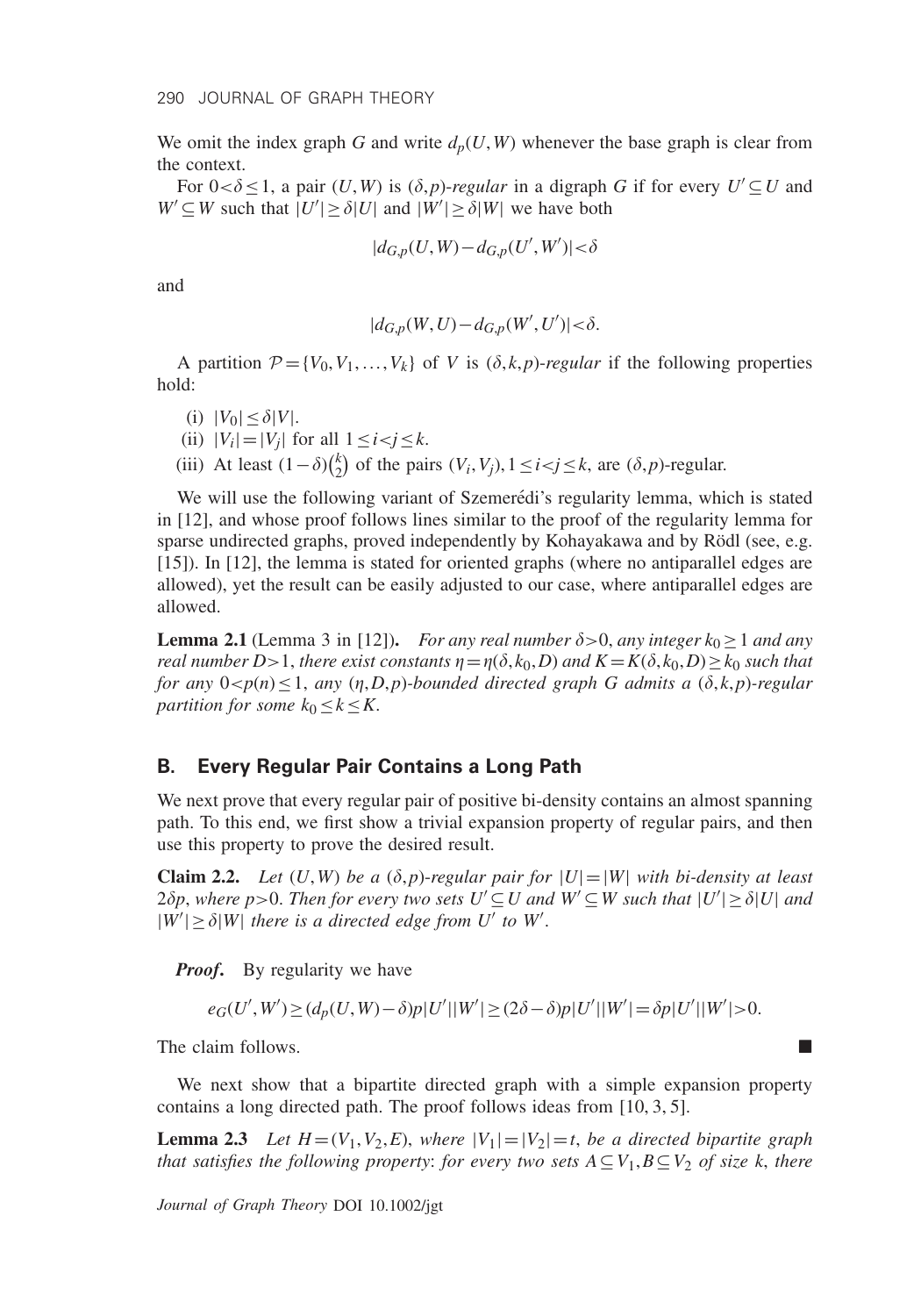*is at least one edge from A to B and there is at least one edge from B to A. Then H contains a directed path of length* 2*t*−4*k*+3.

*Proof.* Recall that DFS (Depth First Search) is a graph search algorithm that visits all the vertices of a (directed or undirected) graph *G* as follows. It maintains three sets of vertices, letting *S* be the set of vertices which we have completed exploring, *T* be the set of unvisited vertices, and  $U=V(G)\setminus (S\cup T)$ , where the vertices of *U* are kept in a *stack* (a *last in, first out* data structure). It is also assumed that some order  $\sigma$  on the vertices of *G* is fixed, and the algorithm prioritizes vertices according to  $\sigma$ . The algorithm starts with  $S = \emptyset, U = \emptyset$ , and  $T = V(G)$ .

While there is a vertex in  $V(G) \setminus S$ , if U is non-empty, let v be the last vertex that was added to *U*. If *v* has an out-neighbor  $u \in T$ , the algorithm inserts *u* to *U*. If *v* does not have an out-neighbor in *T*, then *v* is popped out from *U* and is moved to *S*. If *U* is empty, the algorithm chooses an arbitrary vertex from *T* and pushes it to *U*.

We now proceed to the proof of the lemma. We execute the DFS algorithm for an arbitrary chosen order  $\sigma$  on the vertices of the graph *H*. We let again *S*, *T*, *U* be the three sets of vertices as defined above. At the beginning of the algorithm, all the vertices are in *T*, and at each step a single vertex either moves from *T* to *U* or from *U* to *S*. At the end of the algorithm, all the vertices are in *S*.

Consider the point during the execution of the algorithm when  $|S|=|T|$ . Observe crucially that all the vertices in *U* form a directed path, and we have  $||U \cap V_1| - |U \cap V_1|$ *V*<sub>2</sub>∥ ≤ 1. Since  $|U| = 2t - |S| - |T| = 2t - 2|S|$  is even, we have in fact

$$
|U \cap V_1| = |U \cap V_2|.
$$

We get

$$
|S| = |S \cap V_1| + |S \cap V_2| = |T \cap V_1| + |T \cap V_2| = |T|
$$

and

$$
|V_1 \setminus U| = |S \cap V_1| + |T \cap V_1| = |S \cap V_2| + |T \cap V_2| = |V_2 \setminus U|.
$$

Hence, we get both

$$
|S \cap V_2| = |T \cap V_1|
$$

and

$$
|S \cap V_1| = |T \cap V_2|.
$$

Assume without loss of generality that

$$
|S \cap V_1| \ge |S|/2 \ge |S \cap V_2|.
$$

Then  $|S \cap V_1| \ge t/2 - |U|/4$  and therefore  $|T \cap V_2| \ge t/2 - |U|/4$ . Observe crucially that there are no edges from *S* to *T*. By the assumption of the lemma we conclude that  $|S \cap V_1| = |T \cap V_2| \leq k - 1$  and therefore we get  $t/2 - |U|/4 \leq k - 1$  and hence  $|U| \geq 2t - 4k + 4$  Thus *H* contains a directed path  $|U|$  of length  $2t - 4k + 3$  as desired 4*k*+4. Thus *H* contains a directed path |*U*| of length 2*t*−4*k*+3, as desired. -

We therefore have the following corollary.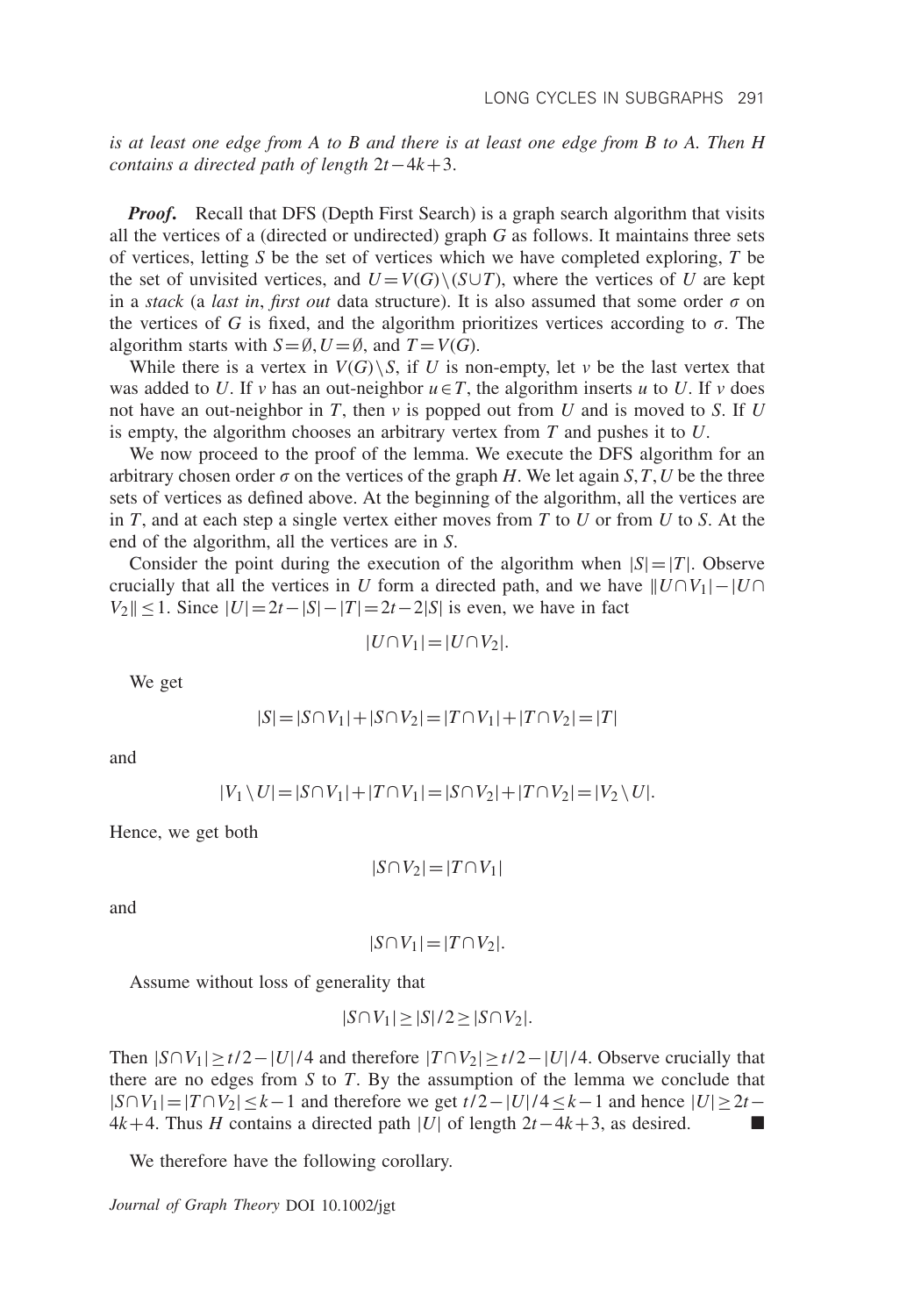**Corollary 2.4.** *Let*  $(U, W)$  *be a*  $(\delta, p)$ -regular pair with bi-density at least 2 $\delta p$  and  $|U|=|W|=t$ ,  $p>0$ . Then the bipartite directed graph between U and W contains a *directed path of length*  $(1-2\delta) \cdot 2t+2$  *that starts at U*.

*Proof***.** By Claim 2.2, there is an edge in each direction between every two sets of size  $\delta t$  in *U* and *W*. Therefore, Lemma 2.3 implies the existence of a directed path of length  $(1-2\delta)2t+3$ . Note that if the first vertex in the path is from *W* we may remove it, thus getting a directed path of length at least  $(1−2\delta)2t+2$  that starts at *U*.

#### **3. PROOF OF THEOREM 4**

In this section we prove our main result. Given a constant  $\gamma > 0$ , we essentially want to prove that every subgraph with a  $(1/2 + \gamma)$ -fraction of the edges of a pseudorandom directed graph contains a long directed cycle. Let  $\delta = \delta(\gamma)$  be a constant that we will fix later,  $K = K(\delta, 1/\delta, 1+\delta)$  and  $\eta = \eta(\delta, 1/\delta, 1+\delta)$  be the constants defined by the regularity lemma (Lemma 2.1).

Let  $G = (V, E)$  be a  $(p, r)$ -pseudorandom directed graph with  $r \le \mu \sqrt{np}$ . For  $\mu \le$  $\delta$ ·min{ $\eta$ , 1/*K*} we have

$$
r \le \delta \sqrt{np} \cdot \min\{\eta, 1/K\}.
$$

Let  $A, B$  be the two sets of vertices of size  $\eta n$  in *G*. Observe that

$$
r\sqrt{pn|A||B|} \le \delta \sqrt{np}\eta \sqrt{pn^2n^3} = \delta \eta^2 n^2 p \le \delta \eta^2 n^2 = \delta |A||B|.
$$

Therefore, we get that *G* is  $(n, 1+\delta, p)$ -bounded.

Given a subgraph  $G' = (V, E')$  of *G* that contains  $(1/2 + \gamma)|E|$  edges, our goal is to show that  $G'$  contains a long directed cycle.

Clearly, *G'* is  $(\eta, 1+\delta, p)$ -bounded as well, and hence we can apply the sparse directed regularity lemma (Lemma 2.1) to  $G'$  and get a partition of *V* to clusters  $V_0, V_1, \ldots, V_m$ , where  $1/\delta \le m \le K$ ,  $|V_0| \le \delta n$ ,  $|V_1| = |V_2| = \cdots = |V_m| = t$  and all but at most a  $\delta$ -fraction of the pairs  $(V_i, V_j)$  are  $(\delta, p)$ -regular. Note that  $n(1-\delta)/m \le t \le n/m$ .

We next define an *undirected* auxiliary graph *H* on the clusters  $V_1, \ldots, V_m$ . With a slight abuse of notation, we denote the vertices of *H* by  $V_1, V_2, \ldots, V_m$ . Two vertices  $V_i$ and  $V_i$  are connected if the pair  $(V_i, V_j)$  is  $(\delta, p)$ -regular and has bi-density at least  $2\delta p$ .

Since *G* is  $(p, r)$ -pseudorandom and  $r \leq \delta \cdot \sqrt{np}/K \leq \delta \cdot \sqrt{np}/m$ , we get that the *p*-density of every pair  $(V_i, V_j)$  in *G* is at least  $1 - \delta$  and at most  $1 + \delta$ .

Observe that if  $V_i$  and  $V_j$  are not connected by an edge in  $H$ , one of the following must happen:

- The pair  $(V_i, V_j)$  is not regular.
- Either  $|E_G(V_i, V_j)| < 2\delta p|V_i||V_j|$  or  $|E_G(V_j, V_i)| < 2\delta p|V_i||V_j|$ . In other words, at least  $(1-3\delta)p|V_i||V_j|$  of the edges from  $V_i$  to  $V_j$  or from  $V_j$  to  $V_i$  in  $G$  are not in  $G'$ .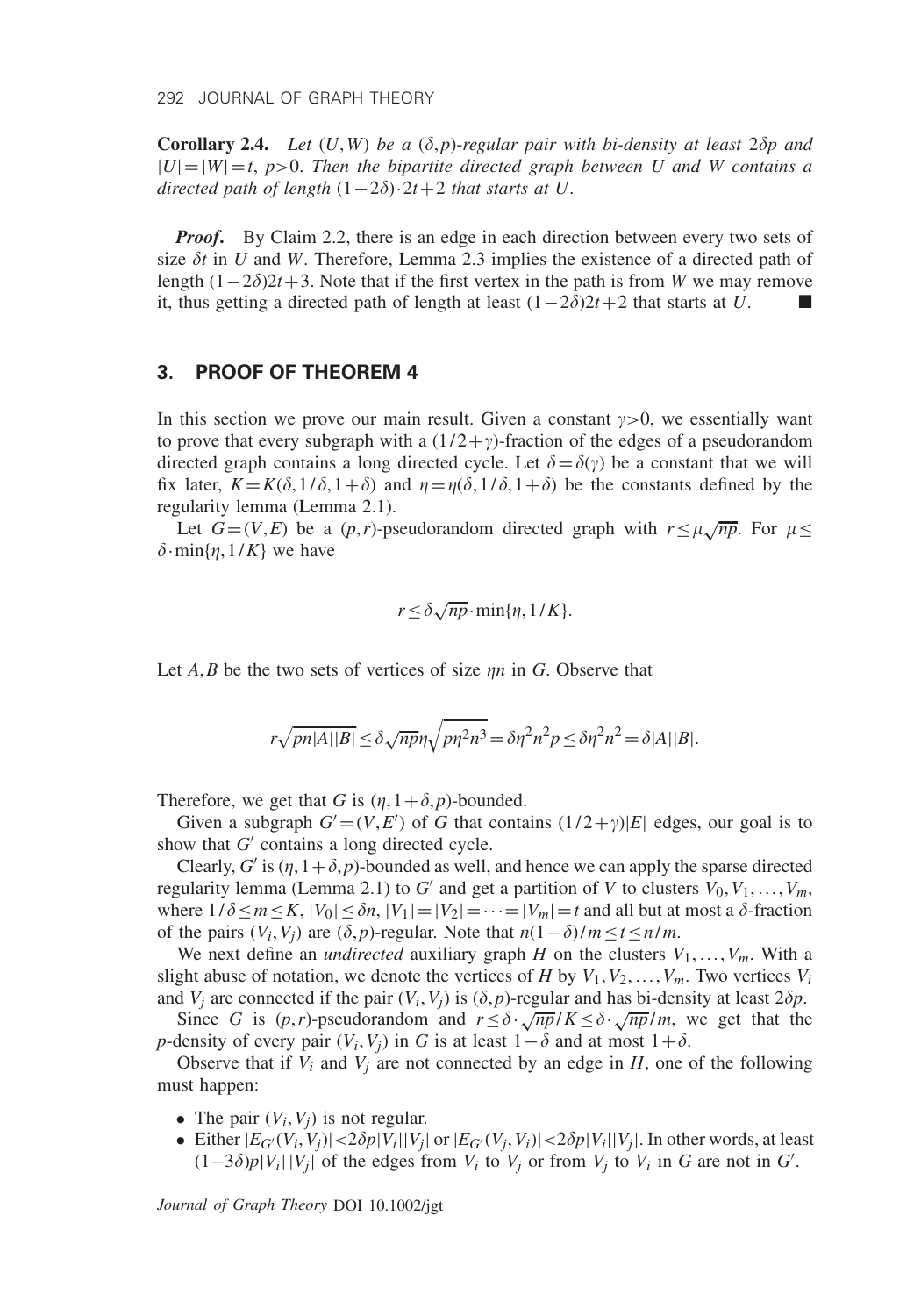The number of non-regular pairs is at most  $\delta\binom{m}{2}$  $2<sup>m</sup>$ ). Since in every pair with edge bi-density less than  $2\delta p$  at least  $(1-3\delta)pt^2$  edges were lost when moving from *G* to *G'*, we get that the number of pairs in  $G'$  with edge bi-density less than  $2\delta p$  is bounded by

$$
\frac{(1/2-\gamma)pn^2}{(1-3\delta)pt^2} \le \frac{(1/2-\gamma)pn^2}{(1-3\delta)p(\frac{n(1-\delta)}{m})^2} = \frac{1/2-\gamma}{(1-3\delta)(1-\delta)^2} \cdot m^2.
$$

Observe that by our choice of parameters for the regularity lemma we have  $m > 1/\delta$ , and hence we have

$$
m^{2} \le 2 {m \choose 2} (1+2/m) \le 2 {m \choose 2} (1+2\delta).
$$

We conclude that the fraction of non-edges in *H* is bounded by

$$
\delta + \frac{(1-2\gamma)(1+2\delta)}{(1-3\delta)(1-\delta)^2}.
$$

By taking  $\delta \ll \gamma$ , we get that the fraction of edges in *H* is at least  $2\gamma(1 - o(1))$ , where the  $o(1)$  term depends only on  $\delta$  and can be made arbitrary small.

Let  $\alpha$  be the minimal solution of the equation

$$
2\gamma = 1 - (1 - w(\alpha))(\alpha + w(\alpha)),
$$

where *w* is the function defined in Subsection 1.B. By Theorem 3, we get that *H* contains an undirected cycle of length at least  $(1-\alpha-\sigma(1))m$ .

We complete the proof by showing how to construct a long cycle in  $G'$  given a long cycle in *H*. We start with the case that *H* contains a long cycle of even length, and later show how to modify the proof in the case of odd length.

Let  $V_{i_1}, V_{i_2}, \ldots, V_{i_{2b}}$  be a cycle of length  $(1-\alpha+o(1))m$  in *H*. Note that for every 1≤*q*≤2*b*, the pair ( $\bar{V}_{i_q}, V_{i_{q+1}}$ ) (where we identify  $V_{i_{2b+1}}$  with  $V_{i_1}$ ) is ( $\delta, p$ )-regular and has edge bi-density at least  $2\delta p$ . Therefore, by Corollary 2.4, for every  $1 \leq q \leq b$ , there is a directed path *P<sub>q</sub>* of length at least  $(1−2\delta) \cdot 2t$  that alternates between  $V_{i_{2a-1}}$  and  $V_{i_{2a}}$ . For every  $1 \le q \le b$ , let  $P_q^R = P_q \cap V_{i_{2q}}$  and let  $P_q^L = P_q \cap V_{i_{2q-1}}$ .

Observe that for every  $1 \le q \le b$ , by Claim 2.2 there is an edge from the last  $\delta t$ vertices of  $P_q^R$  to the first  $\delta t$  vertices of  $P_{q+1}^L$  (here we identify  $P_{b+1}^L$  with  $P_1^L$ ). Thus we can paste every two consecutive paths together, losing at most  $2\delta t$  vertices from each path. We conclude that we can paste all the paths together to get a directed cycle of length at least

$$
b \cdot (1 - 2\delta - \delta) \cdot 2t = (1 - \alpha - o(1))mt = (1 - \alpha - o(1))|V(G')|,
$$

where the  $o(1)$  term depends only on  $\delta(y)$  and can be made arbitrary small (as  $\alpha$  depends on  $\gamma$  only).

Finally, suppose there is an odd cycle of length  $(1-\alpha+o(1))m$  in *H*, whose vertices are by  $V_{i_1}, V_{i_2}, \ldots, V_{i_{2b+1}}$ . As in the previous case, for every  $1 \leq q \leq b$ , let  $P_q$  be a path of length at least  $(1-2\delta) \cdot 2t$  that alternates between  $V_{i_{2q-1}}$  and  $V_{i_{2q}}$ . Let *Z'* be the first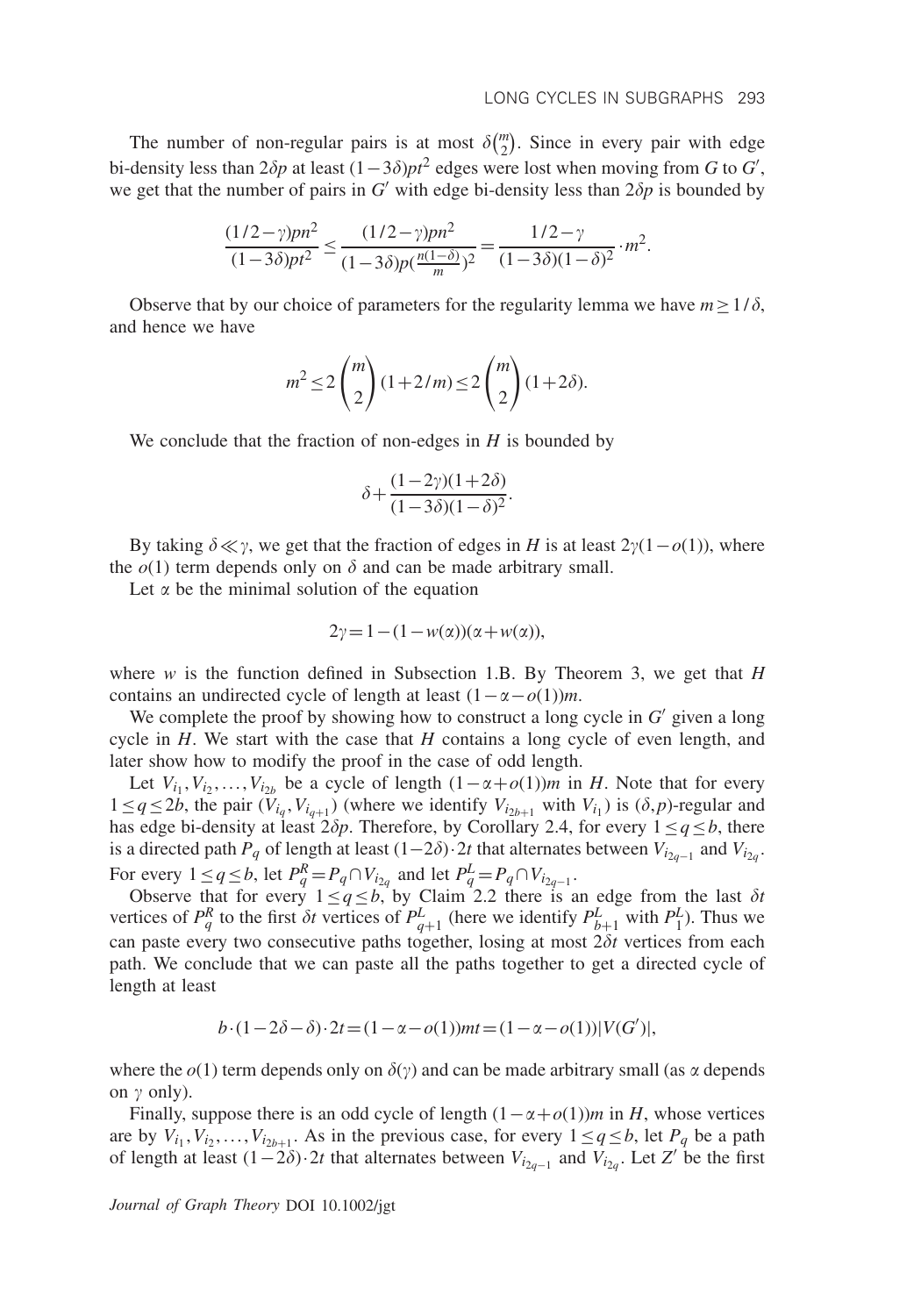$\delta t$  vertices in  $P_1^L$  and  $Z''$  be the last  $\delta t$  vertices in  $P_b^R$ . Moreover, let

$$
V'_{i_{2b+1}} = \{v \in V_{i_{2b+1}} : \forall u \in Z', (u, v) \notin E\}
$$

and

$$
V''_{i_{2b+1}} = \{v \in V_{i_{2b+1}} : \forall u \in Z'', (v, u) \notin E\}.
$$

By Claim 2.2, we have  $|V'_{i_{2b+1}}|, |V''_{i_{2b+1}}| \leq \delta t$ , and therefore for all but  $2\delta t$  of the vertices in  $V_{i_{2b+1}}$  we have an edge from the last  $2\delta t$  vertices in  $P_b$  and an edge to the first  $2\delta t$ first vertices in  $P_1$ . Since  $t > 2\delta t$  we conclude that we can connect  $P_b$  and  $P_1$  through a vertex in  $V_{i_{2b+1}}$ , thus getting a path of length at least

$$
(b-1)\cdot (1-2\delta-\delta)2t = (1-\alpha-o(1))|V(G')|.
$$

Theorem 4 follows.

#### **4. LOWER BOUNDS**

Let  $G=(V,E)$  be a directed graph. Recall that by fixing a permutation  $\sigma$  on the vertices, we can partition the edges of *G* into two acyclic sets as follows. The first set contains all directed edges *xy*, where  $\sigma(x) > \sigma(y)$ , and the second set contains all directed edges *xy*, where  $\sigma(y) > \sigma(x)$ . Therefore, the global resilience of every directed graph with respect to the property of having directed cycles is at most  $1/2$ . Here, we extend this idea and show that our main result is asymptotically tight.

**Proof of Proposition 7.** We show that there is a subgraph *G*<sup> $\prime$ </sup> with a (1/2+ $\gamma$ )-fraction of the edges, whose longest directed cycle is of length at most  $(1-\alpha+o(1))n$ . Our approach follows [11].

Recall that *G* is  $(p, r)$ -pseudorandom with  $r \leq \mu \sqrt{np}$  and  $pn \to \infty$ . We first claim that for every two disjoint sets A,B of size  $\Omega(n)$ , the number of edges from A to B is  $p|A||B|(1+o(1))$ . Indeed, let  $|A|=an$  and  $|B|=bn$ , and suppose that  $a < b$ . If  $B'$  is a random subset of *B* of size *an*, then by linearity of expectation the number of edges between *A* and *B*<sup> $\prime$ </sup> is  $E(A, B) \cdot |B'|/B$ . Therefore, if the number of edges between *A* and *B* is smaller than (respectively, larger than)  $p|A||B|(1+o(1))$ , then there is a choice of a set *B*<sup> $\prime$ </sup> such that *A* and *B*<sup> $\prime$ </sup> contradicts the  $(p, r)$ -pseudorandomness of *G*.

We partition the vertices of *G* into *k* classes  $V_1, V_2, \ldots, V_k$  of size  $(1 - \alpha)n$  each, and one additional class  $V_{k+1}$  of size  $w(\alpha)n \leq (1-\alpha)n$ . Let *G*<sup>'</sup> be the subgraph with all edges from  $V_i$  to  $V_j$ , for  $1 \le i < j \le k+1$ , and all the edges within each class  $V_i$ . Clearly,  $G'$ does not contain a cycle longer than  $(1-\alpha)n$ , since a directed path leaving a certain  $V_i$ cannot return there. Therefore, we can conclude the proof by showing that the number of edges in  $G'$  is as claimed.

Indeed, since *G* is  $(p, r)$ -pseudorandom and each  $V_i$  is of size  $\Omega(n)$ , we get that for every  $1 \le i < j \le k$ , the number of edges from  $V_j$  to  $V_i$  is  $(1 - \alpha)^2 \cdot pn^2(1 + o(1))$ . The number of edges from  $V_{k+1}$  to  $\bigcup_{i\leq k}V_i$  in *G* is  $k(1-\alpha)w(\alpha)\cdot pn^2(1+o(1))$ . Recalling that by definition of  $w(x)$  we have  $(1-\alpha)k=1-w(\alpha)$ , we get that the number of edges we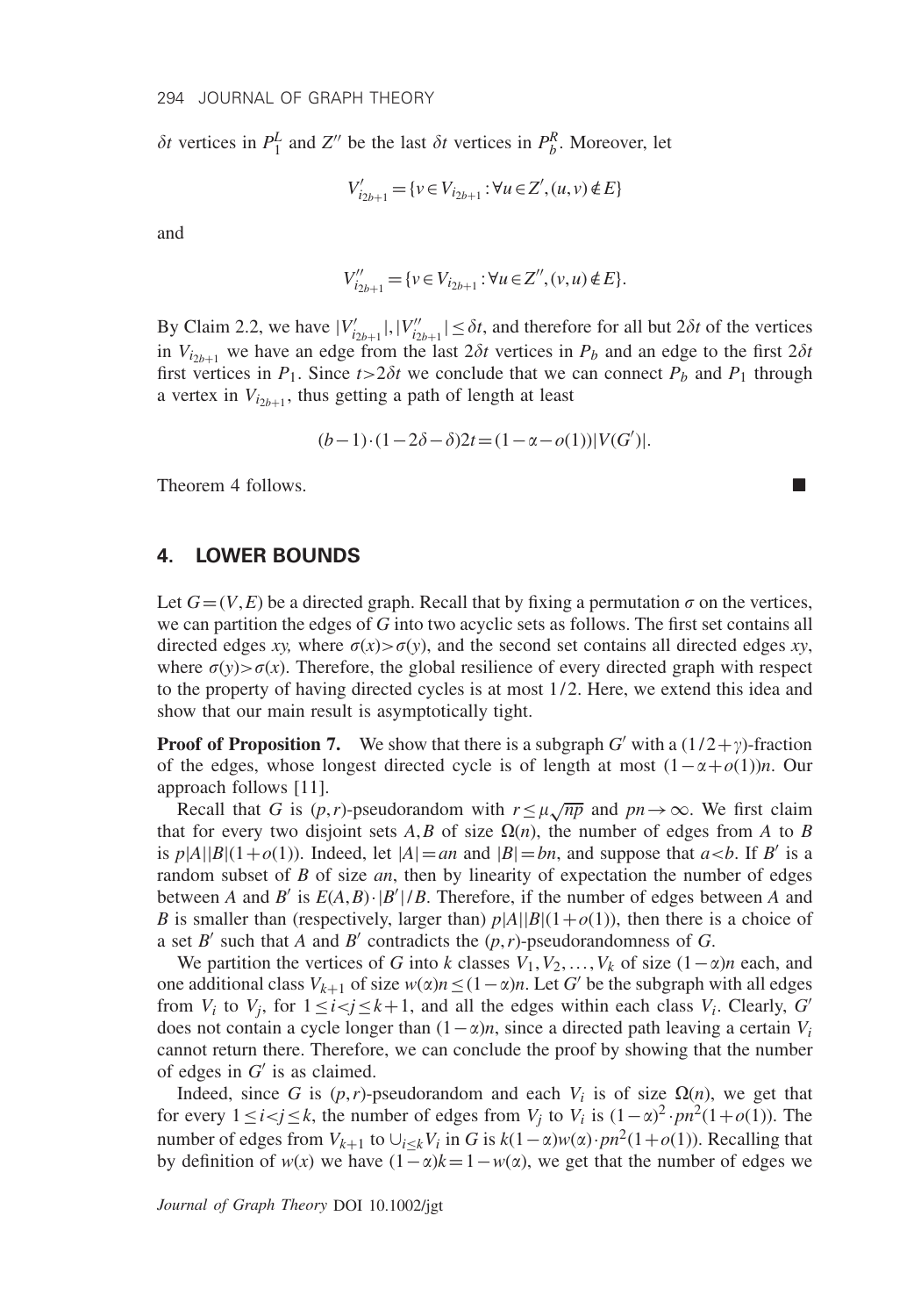deleted from *G* to get *G*- is

$$
\left( \binom{k}{2} (1 - \alpha)^2 + k(1 - \alpha) w(\alpha) \right) \cdot p n^2 (1 + o(1))
$$
  
=  $(1 - \alpha) k ((1 - \alpha)(k - 1) + 2w(\alpha))(1 + o(1)) \frac{p n^2}{2}$   
=  $(1 - w(\alpha))(\alpha - w(\alpha) + 2w(\alpha)) \cdot \frac{p n^2 (1 + o(1))}{2}$   
=  $(1 - w(\alpha))(\alpha + w(\alpha)) + o(1)) \frac{p n^2}{2}$ .

Note that the number of edges in *G* is  $pn^2(1+o(1))$ . Let the number of edges in *G*<sup>-</sup> be  $(1/2+\gamma) \cdot pn^2$ . Then the number of edges we deleted satsifies

$$
(1+o(1))(1/2-\gamma)pn^2 = (1-w(\alpha))(\alpha+w(\alpha)) + o(1))\frac{pn^2}{2}
$$

and therefore  $\gamma$  satisfies

$$
2\gamma = 1 - (1 - w(\alpha))(\alpha + w(\alpha)) + o(1))
$$

as claimed. The statement follows.

# **5. CONCLUDING REMARKS**

We studied the global resilience of pseudorandom directed graphs with respect to the property of having a long directed cycle. We gave matching lower and upper bounds, and our proof essentially reduced our problem to the case of undirected graphs.

A variety of questions regarding the resilience of directed graphs can be asked. A few, somewhat arbitrary examples are the problem of local resilience with respect to having a long directed cycle, the resilience with respect to the property of having some fixed directed graph. Another interesting problem is the resilience with respect to Hamilitonicity, which in the dense case is settled in [13].

In this work we considered subgraphs with a  $(1/2 + \gamma)$ -fraction of the edges, and observed that every directed graph contains an acyclic subgraph with a 1/ 2-fraction of the edges. In [5], the authors proved that every two-coloring of the edges of a pseudorandom digraph contains a relatively long monochromatic path. That is, instead of proving that a large subgraph has a certain property, it is proved that every partition of the edges of the graph has a certain property. It will be interesting to give such results for other properties of directed graphs.

## **REFERENCES**

[1] N. Alon, M. Capalbo, Y. Kohayakawa, V. Rödl, A. Rucinski, and E. Szemerèdi, Universality and tolerance, Proc 41st IEEE FOCS, IEEE Computer Society, Washington, DC, 2000, pp. 14–21.